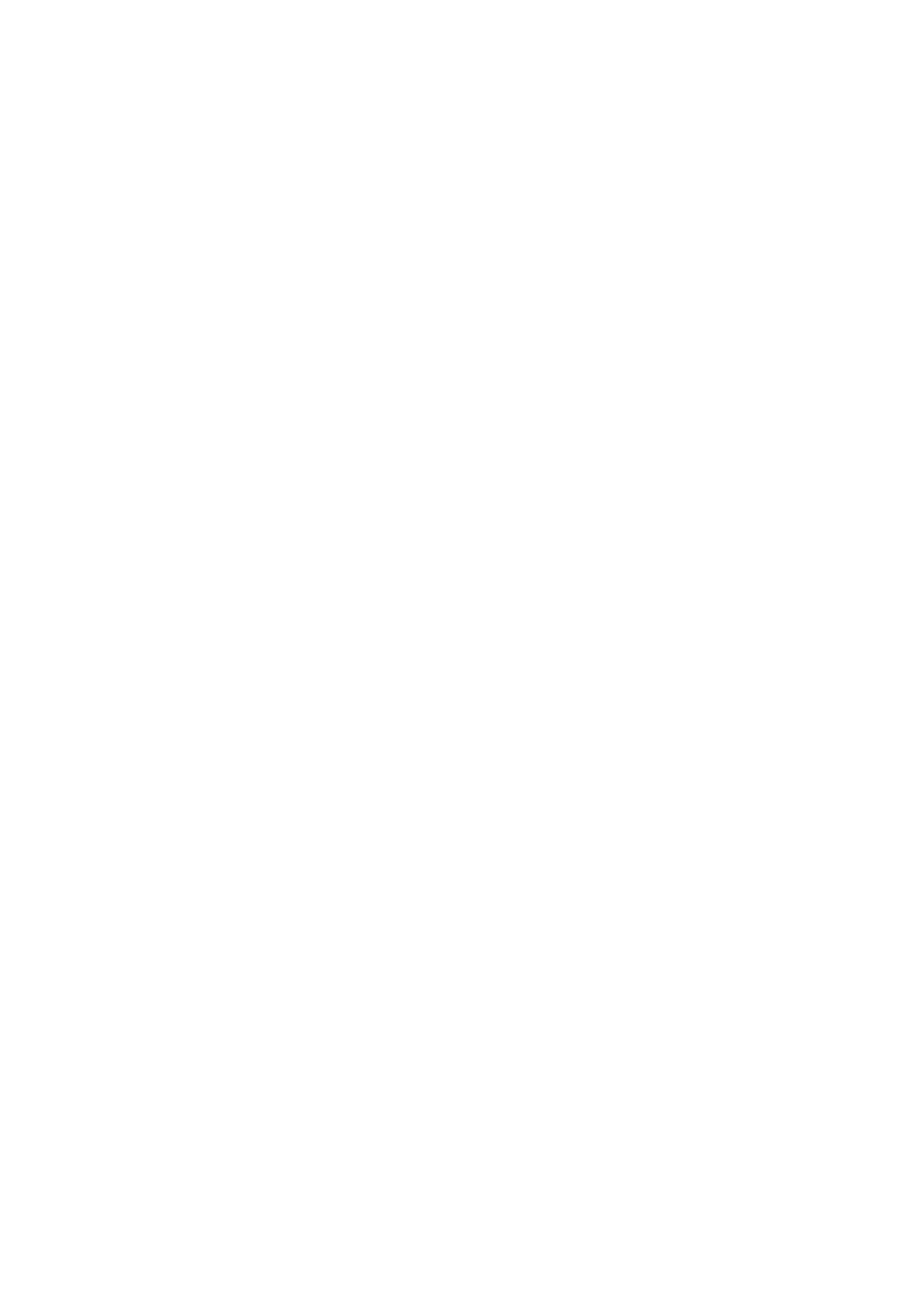*I certify that this PUBLIC BILL, which originated in the LEGISLATIVE COUNCIL, has finally passed the LEGISLATIVE COUNCIL and the LEGISLATIVE ASSEMBLY of NEW SOUTH WALES.*

*Legislative Council 2009* *Clerk of the Parliaments*



New South Wales

# **Electricity Supply Amendment (GGAS) Bill 2009**

Act No , 2009

An Act to amend the *Electricity Supply Act 1995* with respect to abatement certificates and abatement certificate providers and the liability of the State in connection with the GGAS Scheme and to make provision with respect to the termination of that Scheme; and for other purposes.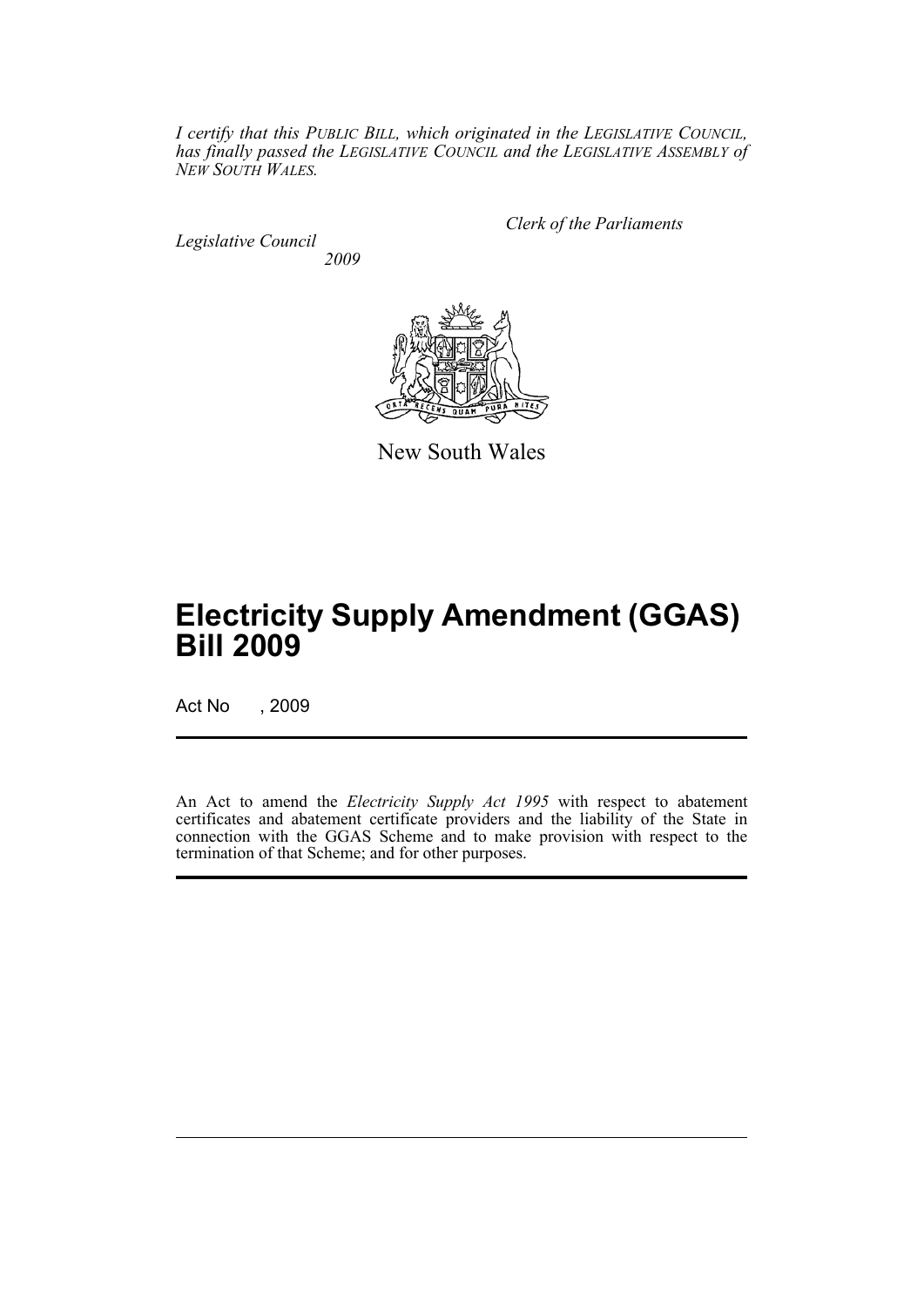## <span id="page-3-0"></span>**The Legislature of New South Wales enacts:**

## **1 Name of Act**

This Act is the *Electricity Supply Amendment (GGAS) Act 2009*.

## <span id="page-3-1"></span>**2 Commencement**

This Act commences on the date of assent to this Act.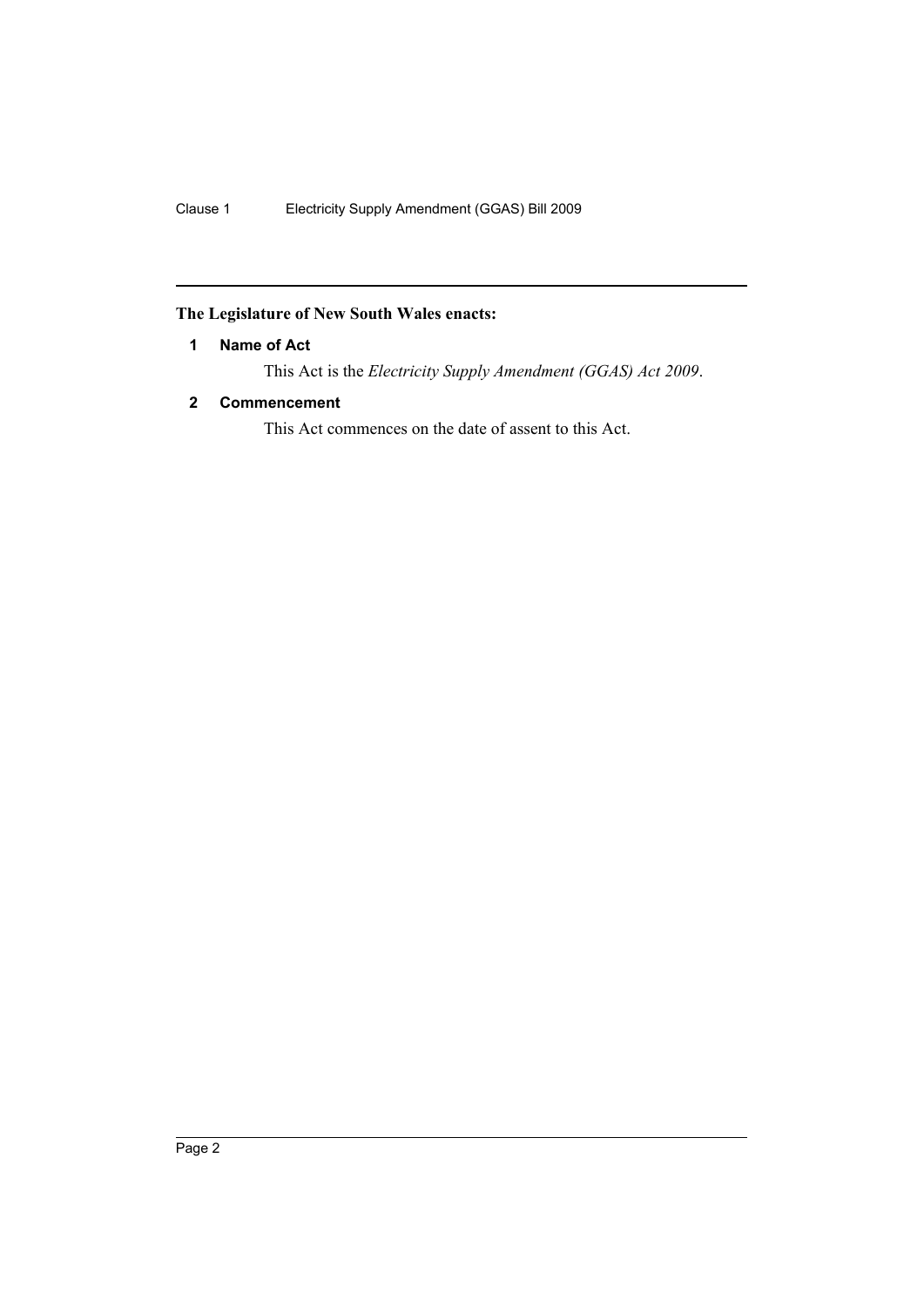Amendment of Electricity Supply Act 1995 No 94 Schedule 1

## <span id="page-4-0"></span>**Schedule 1 Amendment of Electricity Supply Act 1995 No 94**

#### **[1] Section 97AB Definitions**

Insert in alphabetical order:

*category A generation* means category A generation, as referred to in the Emissions Workbook.

*compliance period* means:

- (a) for a year occurring before the start of the final compliance period, the period of one year commencing on 1 January in that year, or
- (b) the final compliance period.

*Emissions Workbook* means the document entitled *Greenhouse Gas Emissions from Electricity Supplied in NSW: Emissions Workbook* published by the Ministry of Energy and Utilities in October 2000.

*final compliance period* means the period ending on the day immediately preceding the termination day and commencing on 1 January in the same year as the termination day.

*termination day* means the day prescribed by proclamation under section  $97KB(1)(a)$ .

**[2] Section 97AB, definition of "electricity sector benchmark"**

Insert "(1)" after "97BC".

**[3] Sections 97AB, definitions of "greenhouse gas benchmark", "greenhouse shortfall" and "State population", 97BD (1)–(3) and (6), 97BE (1)–(4), (6) and (7), 97BF (3), 97BG (b) and (d), 97CA (1) and (2), 97CB (2) (a)–(c) and (4), 97CC (1) (b), 97CD (1) (b), 97I (1) (a) and (d) and 97K (1) (c), (f) and (g)**

Omit "year" wherever occurring. Insert instead "compliance period".

#### **[4] Section 97AB, definition of "State greenhouse gas benchmark"**

Omit the definition. Insert instead:

*State greenhouse gas benchmark*—see section 97B (1).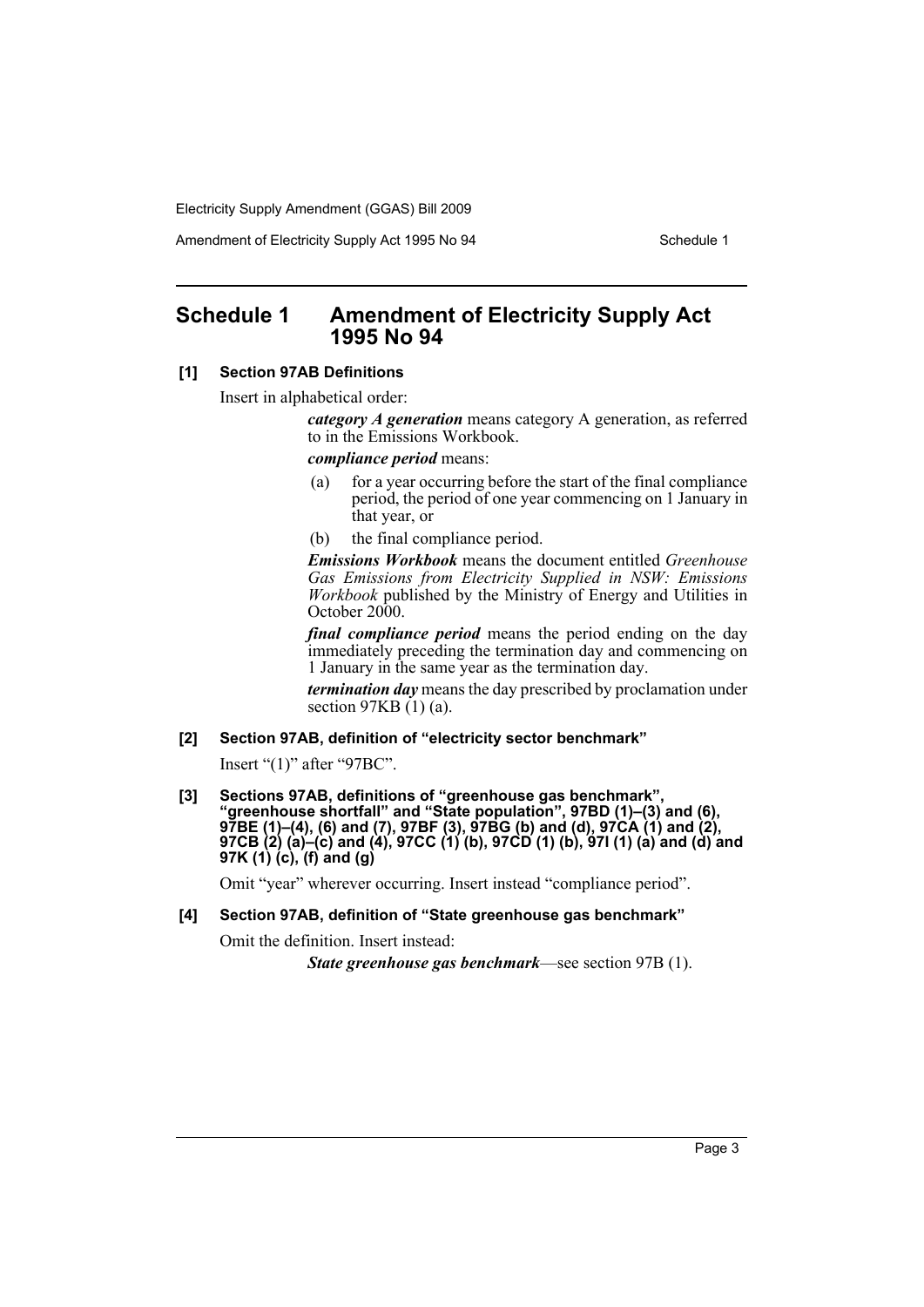Schedule 1 Amendment of Electricity Supply Act 1995 No 94

#### **[5] Section 97B**

Omit the section. Insert instead:

#### **97B State greenhouse gas benchmark**

- (1) The State greenhouse gas benchmark is 7.27 tonnes of carbon dioxide equivalent of greenhouse gas emissions per head of State population per year.
- (2) The State greenhouse gas benchmark is to be the basis for the calculation of the greenhouse gas benchmark for each benchmark participant.

#### **[6] Section 97BC**

Omit the section. Insert instead:

#### **97BC Principles for determining greenhouse gas benchmarks for benchmark participants**

- (1) The greenhouse gas benchmark for a benchmark participant for a compliance period is to be determined as follows:
	- (a) by multiplying the State population for the compliance period by the State greenhouse gas benchmark to determine the electricity sector benchmark,
	- (b) by determining the proportion of the total State electricity demand (as determined by the Tribunal) for the year commencing on the same day as the compliance period that is applicable to the participant during that year,
	- (c) by applying that proportion to the electricity sector benchmark to calculate the number of tonnes of carbon dioxide equivalent of greenhouse gas emissions comprising the benchmark for that participant.
- (2) If the compliance period is the final compliance period, the number of tonnes of carbon dioxide equivalent of greenhouse gas emissions comprising the benchmark for a participant is to be reduced by dividing that number by 365 and then multiplying it by the number of days in the final compliance period.

**Note.** The methodology for determining the matters set out in this section is set out in the greenhouse gas benchmark rules.

#### **[7] Section 97BE Greenhouse shortfalls may be carried forward**

Insert "or the final compliance period" after "2007" in section 97BE (1).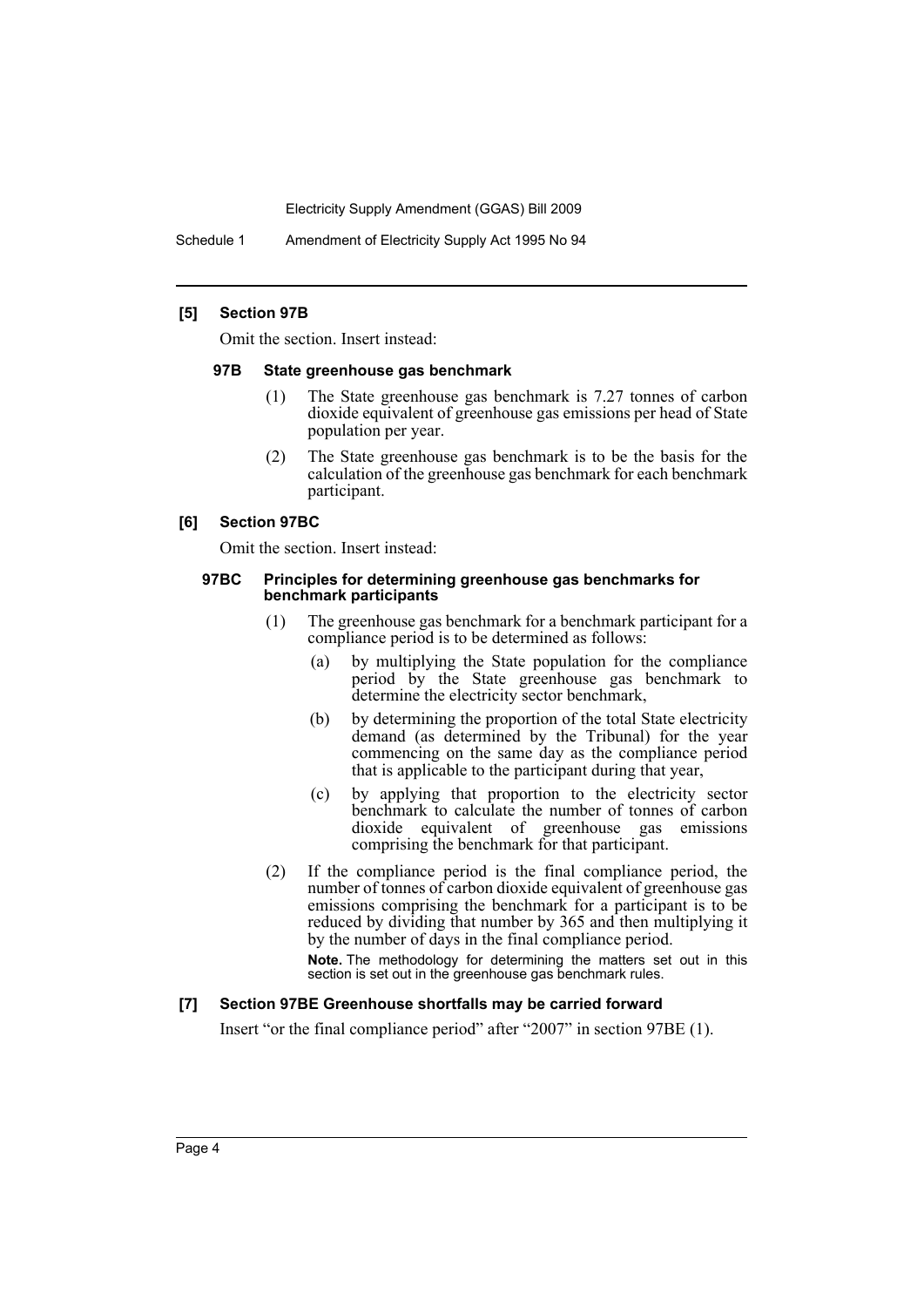Amendment of Electricity Supply Act 1995 No 94 Schedule 1

#### **[8] Section 97BF Factors to be determined and published before commencement of each compliance period**

Omit "next year" from section 97BF (1).

Insert instead "compliance period commencing on 1 January immediately following that notice (the *next compliance period*)".

#### **[9] Section 97BF (1) (b)**

Insert "for a year" after "demand".

#### **[10] Section 97CA Greenhouse penalties**

Omit "a year" from section 97CA (4).

Insert instead "a compliance period (other than the final compliance period)".

### **[11] Section 97CA (4A)**

Insert after section 97CA (4):

(4A) A greenhouse penalty payable for the final compliance period by a benchmark participant is payable within 3 months after the termination day or on any later day determined by the Tribunal for a benchmark participant.

#### **[12] Section 97CB Annual greenhouse gas benchmark statements**

Omit section 97CB (1). Insert instead:

- (1) A benchmark participant must lodge with the Tribunal a greenhouse gas benchmark statement:
	- (a) in respect of a compliance period (other than the final compliance period), not later than 1 March in the year immediately following the end of that compliance period, or
	- (b) in respect of the final compliance period, not later than 3 months after the termination day.
- (1A) The Tribunal may permit a benchmark participant to lodge a greenhouse gas benchmark statement on a later day.

## **[13] Section 97DA Eligibility for accreditation**

Omit ", as referred to in the Emissions Workbook" from section 97DA (6).

#### **[14] Section 97DA (7)**

Omit the subsection.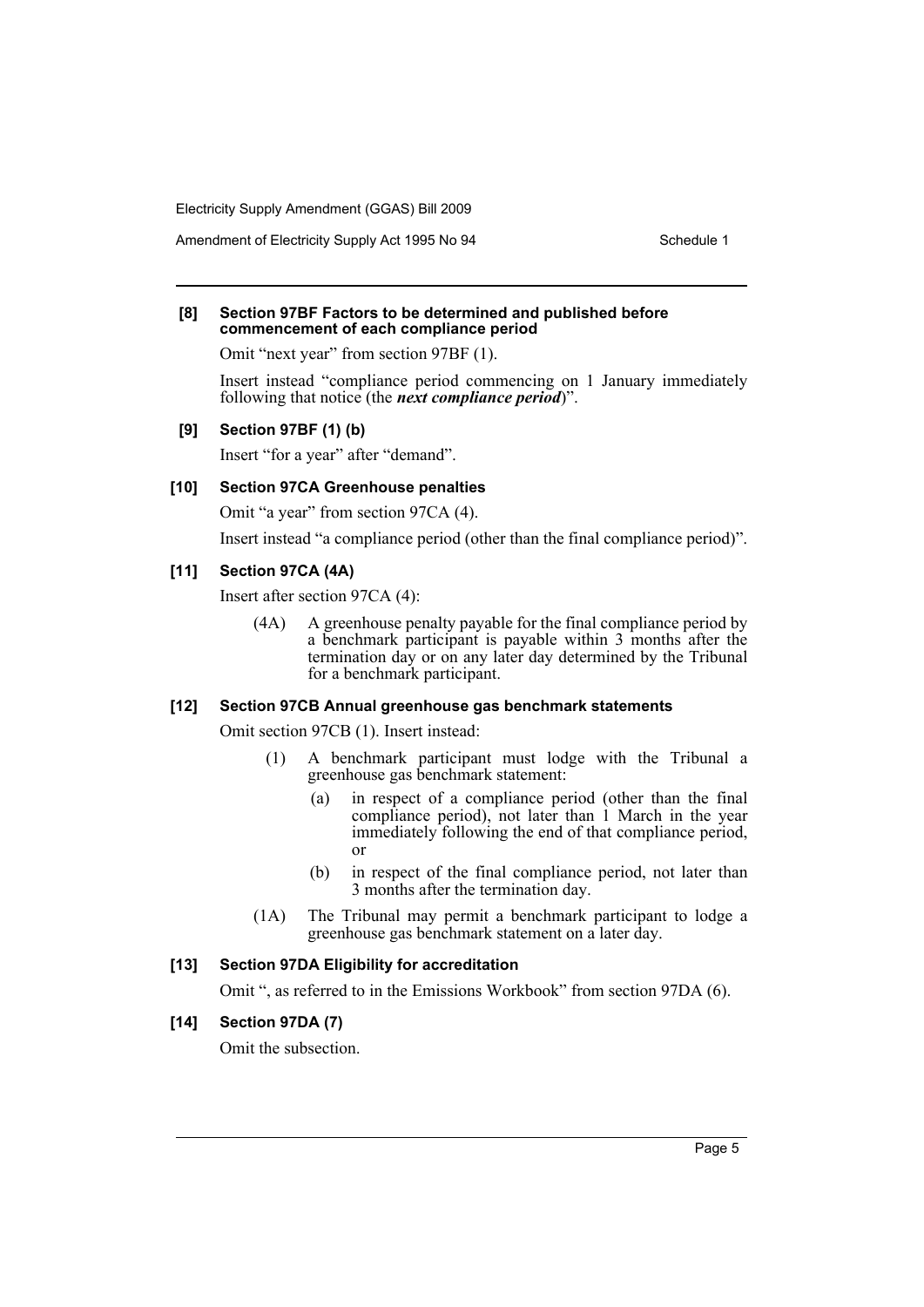#### **[15] Section 97DB Application for accreditation**

Insert after section 97DB (1):

(1A) An application cannot be made on or after 1 January 2010 or such later day as may be prescribed by the regulations.

#### **[16] Section 97EC When certificates may be created**

Omit section 97EC (2). Insert instead:

- (2) An abatement certificate cannot be created in relation to an activity later than 6 months after the end of the compliance period in which the activity takes place.
- (2A) An abatement certificate cannot be created in relation to category A generation occurring on or after 1 July 2010 or such later day as may be prescribed by the regulations.
- (2B) An abatement certificate cannot be created in relation to category A generation after 1 October 2010, or if a later day is prescribed under subsection (2A), more than 3 months after that later day.
- $(2C)$  If a later day is prescribed under subsection  $(2A)$ , the regulations may also provide for transitional arrangements in relation to any category A generation occurring after 1 July 2010 and before that later day, including by providing an exemption from subsection (2).
- (2D) An abatement certificate cannot be created in relation to an activity occurring on or after the termination day.
- (2E) An abatement certificate cannot be created later than 2 months after the termination day.

#### **[17] Section 97HF Annual report by Tribunal**

Omit section 97HF (1). Insert instead:

- (1) The Tribunal must prepare and forward to the Minister a report on the extent to which benchmark participants have complied, or failed to comply, with greenhouse gas benchmarks during a compliance period.
- (1A) If the report relates to a compliance period other than the final compliance period, it is to be forwarded to the Minister as soon as practicable after 1 March (but on or before 31 July) in the following year.
- (1B) If the report relates to the final compliance period, it is to be forwarded to the Minister as soon as practicable after the day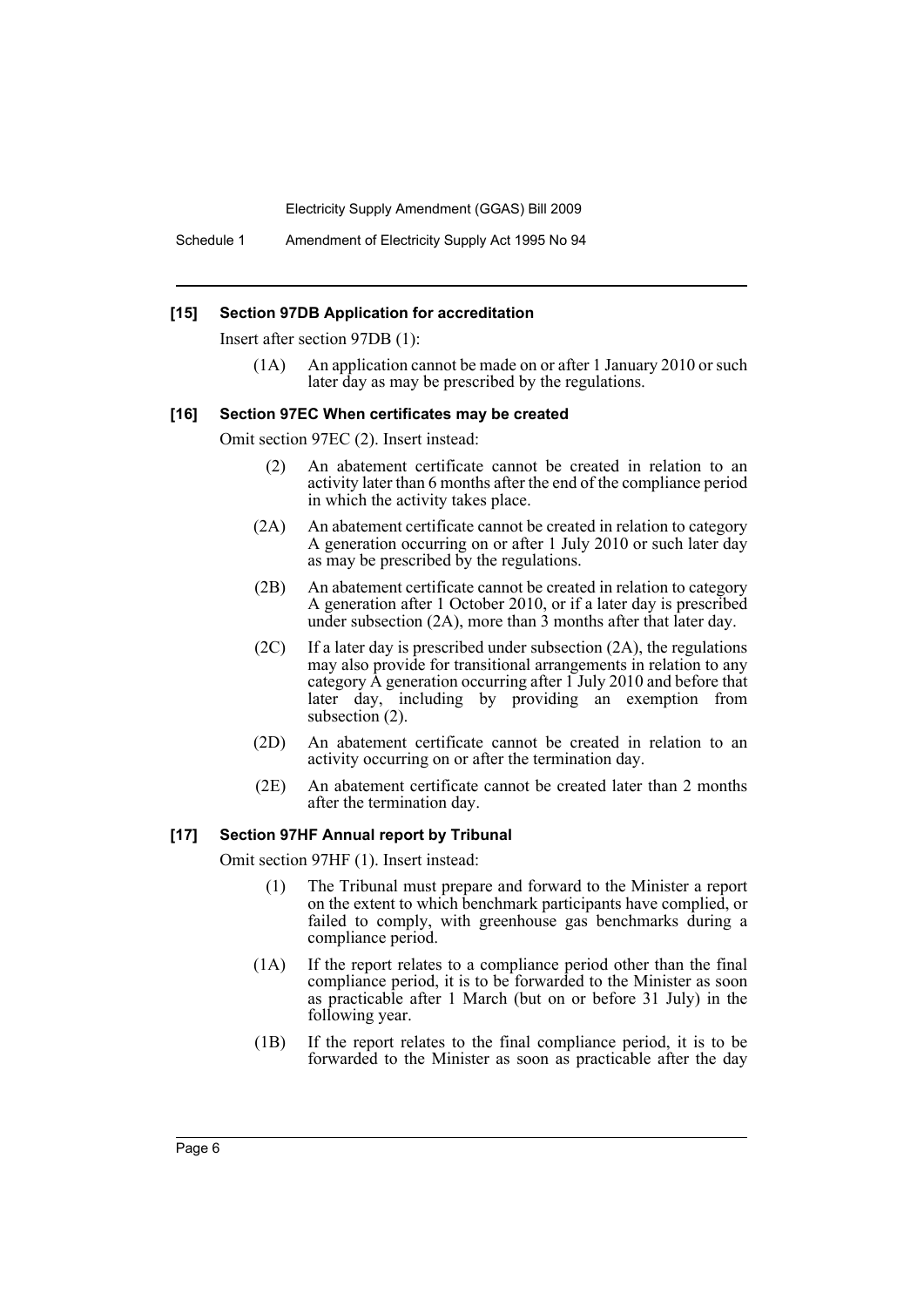Amendment of Electricity Supply Act 1995 No 94 Schedule 1

occurring 3 months after the termination day (but on or before the day occurring 7 months after the termination day).

#### **[18] Section 97KB**

Omit the section. Insert instead:

#### **97KB Termination of scheme**

- (1) The Governor may, by proclamation published on the NSW legislation website, do either or both of the following:
	- (a) prescribe a termination day for the scheme set out in this Part,
	- (b) repeal any or all of the provisions of this Part.
- (2) A proclamation may be made only if the Minister has certified to the Governor that the Minister is satisfied that a scheme will apply in New South Wales that:
	- (a) has been or will be established (either nationally or in this State and at least one or more other States or Territories), and
	- (b) is designed to achieve outcomes that include the reduction of greenhouse gas emissions associated with the production and use of electricity and encouragement of participation in activities to offset the production of greenhouse gas emissions nationally or in the participating jurisdictions.
- (3) The repeal of any provisions of this Part takes effect on the day (being a day not earlier than the day on which the proclamation is published on the NSW legislation website) specified in the proclamation.
- (4) The termination day, or any day specified in the proclamation for the repeal of a provision of this Part, must not be a day that is earlier than the day on which the relevant scheme applies in New South Wales.
- (5) If the termination day is on 1 January in any year there is no final compliance period.
- (6) Regulations may be made for or with respect to the effect of the repeal of any provisions on rights conferred or obligations imposed under this Part.
- (7) Without limiting subsection (6), the regulations may specify conditions that must be complied with in respect of the repeal of a provision.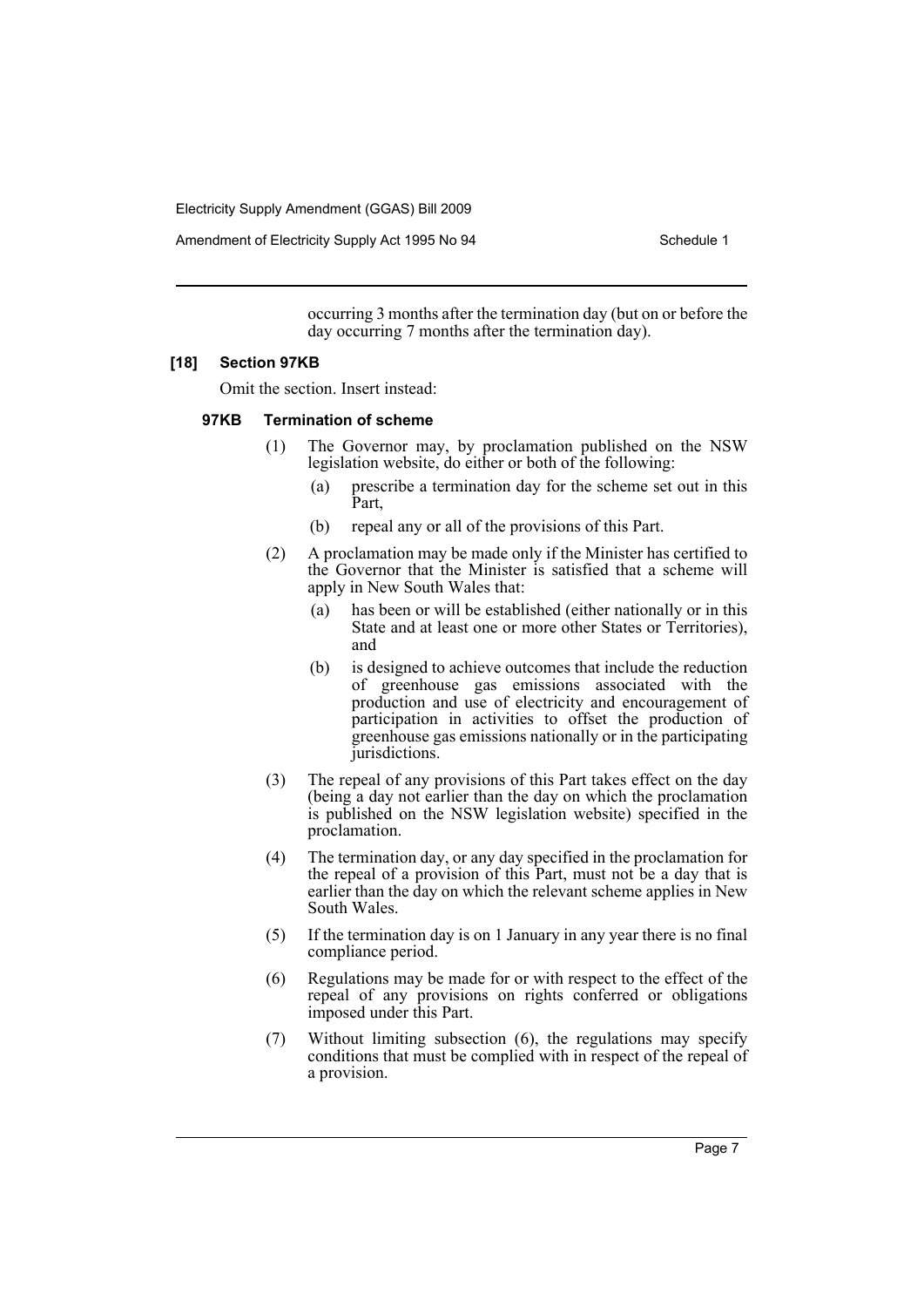Schedule 1 Amendment of Electricity Supply Act 1995 No 94

### **[19] Section 179A**

Insert before section 179:

#### **179A Compensation not payable**

- (1) Compensation is not payable by or on behalf of the State:
	- (a) because of the enactment, making or operation of any of the following:
		- (i) Part 8A,
		- (ii) the *Electricity Supply Amendment (GGAS) Act 2009* or any other Act that amends Part 8A,
		- (iii) any instrument under Part 8A, or
	- (b) because of any consequence of any such enactment, making or operation, or
	- (c) because of any statement or conduct relating to any such enactment, making or operation, or
	- (d) because of any statement or conduct relating to accreditation as an abatement certificate provider under Part 8A or to abatement certificates within the meaning of that Part.
- (2) This section extends to statements, conduct and any other matter occurring before the commencement of this section.
- (3) In this section:

*compensation* includes damages or any other form of monetary compensation.

*conduct* includes any act or omission, whether unconscionable, misleading, deceptive or otherwise.

*statement* includes a representation of any kind:

- (a) whether made verbally or in writing, and
- (b) whether negligent, false, misleading or otherwise.

*the State* means the Crown within the meaning of the *Crown Proceedings Act 1988* or an officer, employee or agent of the Crown.

## **[20] Schedule 6 Savings, transitional and other provisions**

Insert at the end of clause 1 (1):

*Electricity Supply Amendment (GGAS) Act 2009*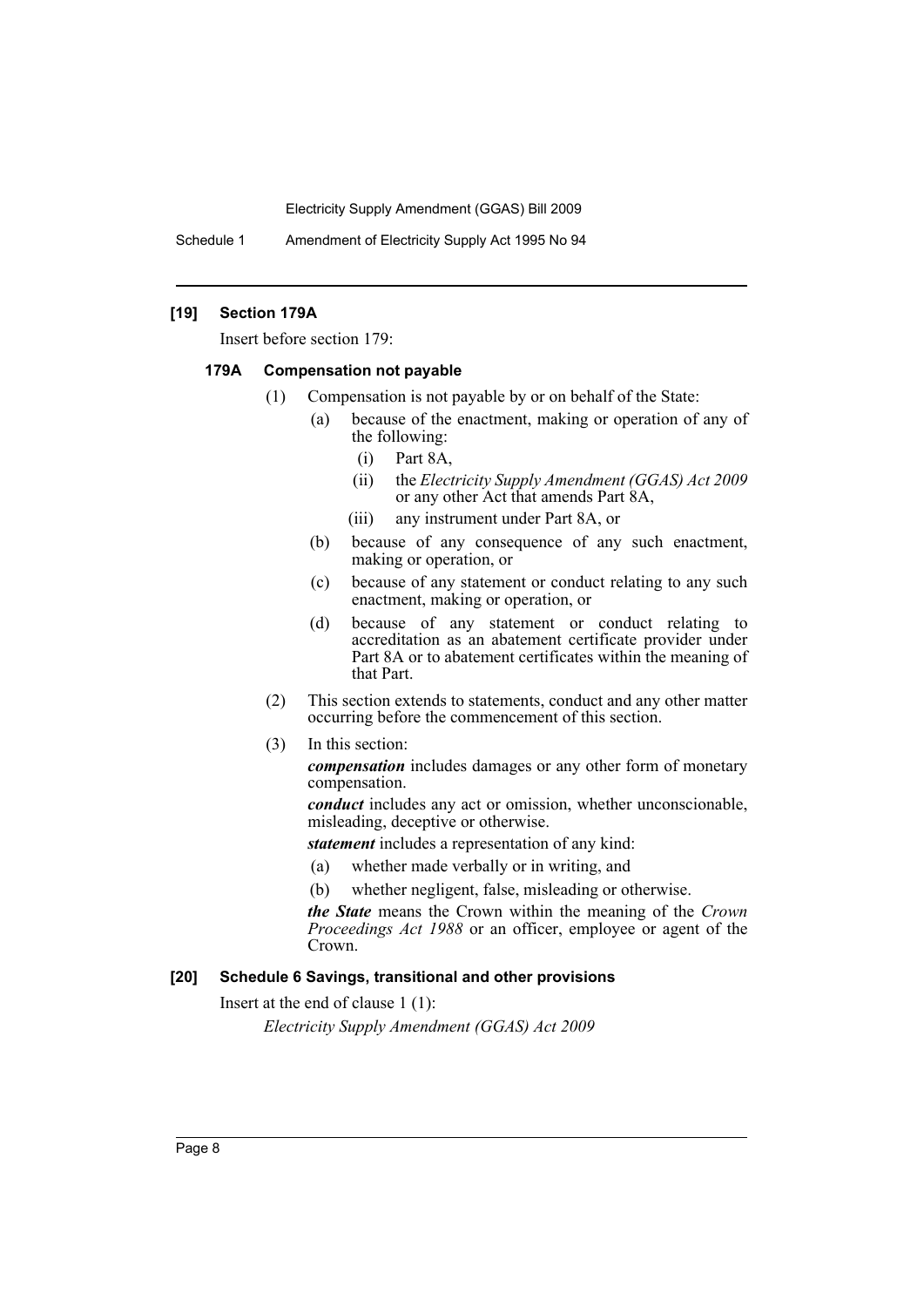Amendment of Electricity Supply Act 1995 No 94 Schedule 1

## **[21] Schedule 6, clause 1A**

Insert after clause 1:

#### **1A Regulations on repeal of provisions of Part 8A**

- (1) The regulations may contain provisions of a savings or transitional nature consequent on the repeal of a provision of Part 8A.
- (2) To the extent to which any such provision takes effect from a date that is earlier than the date of its publication on the NSW legislation website, the provision does not operate so as:
	- (a) to affect, in a manner prejudicial to any person (other than the State or an authority of the State), the rights of that person existing before the date of its publication, or
	- (b) to impose liabilities on any person (other than the State or an authority of the State) in respect of anything done or omitted to be done before the date of its publication.

## **[22] Dictionary**

Omit the definition of *Director-General*. Insert instead:

*Department* means the Department of Industry and Investment. *Director-General* means the Director-General of the Department.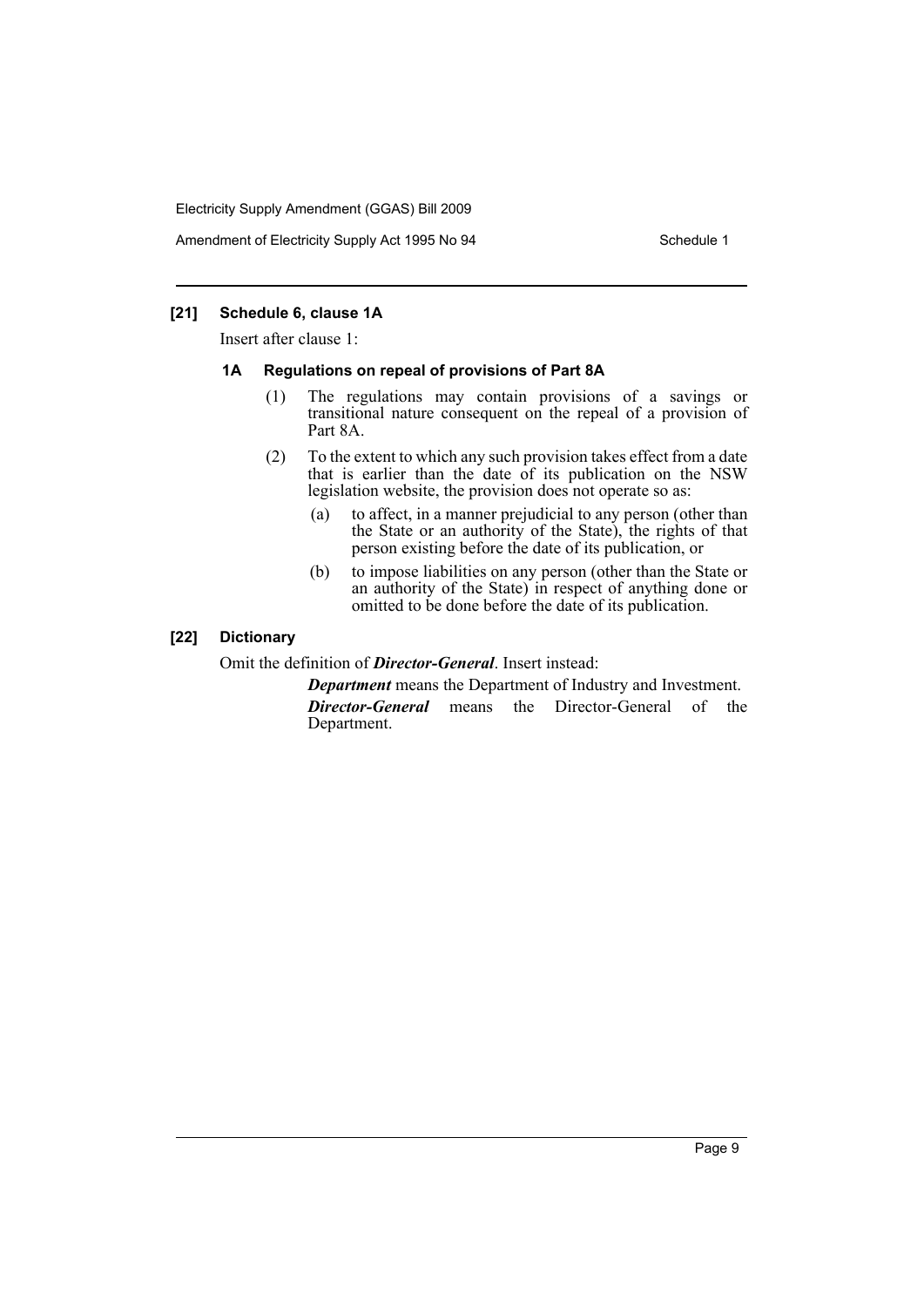Schedule 2 Amendment of instruments

# <span id="page-11-0"></span>**Schedule 2 Amendment of instruments**

## **2.1 Electricity Supply (Corrosion Protection) Regulation 2008**

## **Clause 3 Definitions**

Omit the definitions of *Department* and *Director-General* from clause 3 (1).

## **2.2 Electricity Supply (General) Regulation 2001**

- **[1] Clauses 3 (1), definition of "recognised code", 39 (3) and 98 (5)** Omit "of the Ministry of Energy and Utilities" wherever occurring.
- **[2] Clauses 73BF (a), 73C (1), definition of "M", 73DA, 73DB, 73E (1), 73EA (1), 73EB (1) and (5) and 73K (2) (b)**

Omit "year" wherever occurring. Insert instead "compliance period".

**[3] Clause 73E Assessment of compliance with greenhouse gas benchmarks**

Insert "(or on the day occurring 3 months after the termination day in the case of the final compliance period)" after "following year" in clause 73E (3).

## **[4] Clause 73G Electricity generation activities**

Omit the definition of *Emissions Workbook* from clause 73G (4).

## **[5] Clause 73KA Determination of baseline**

Insert at the end of the clause:

(2) The baseline is to be reduced in respect of the final compliance period by dividing the baseline by  $3\dot{6}5$  and then multiplying it by the number of days in the final compliance period.